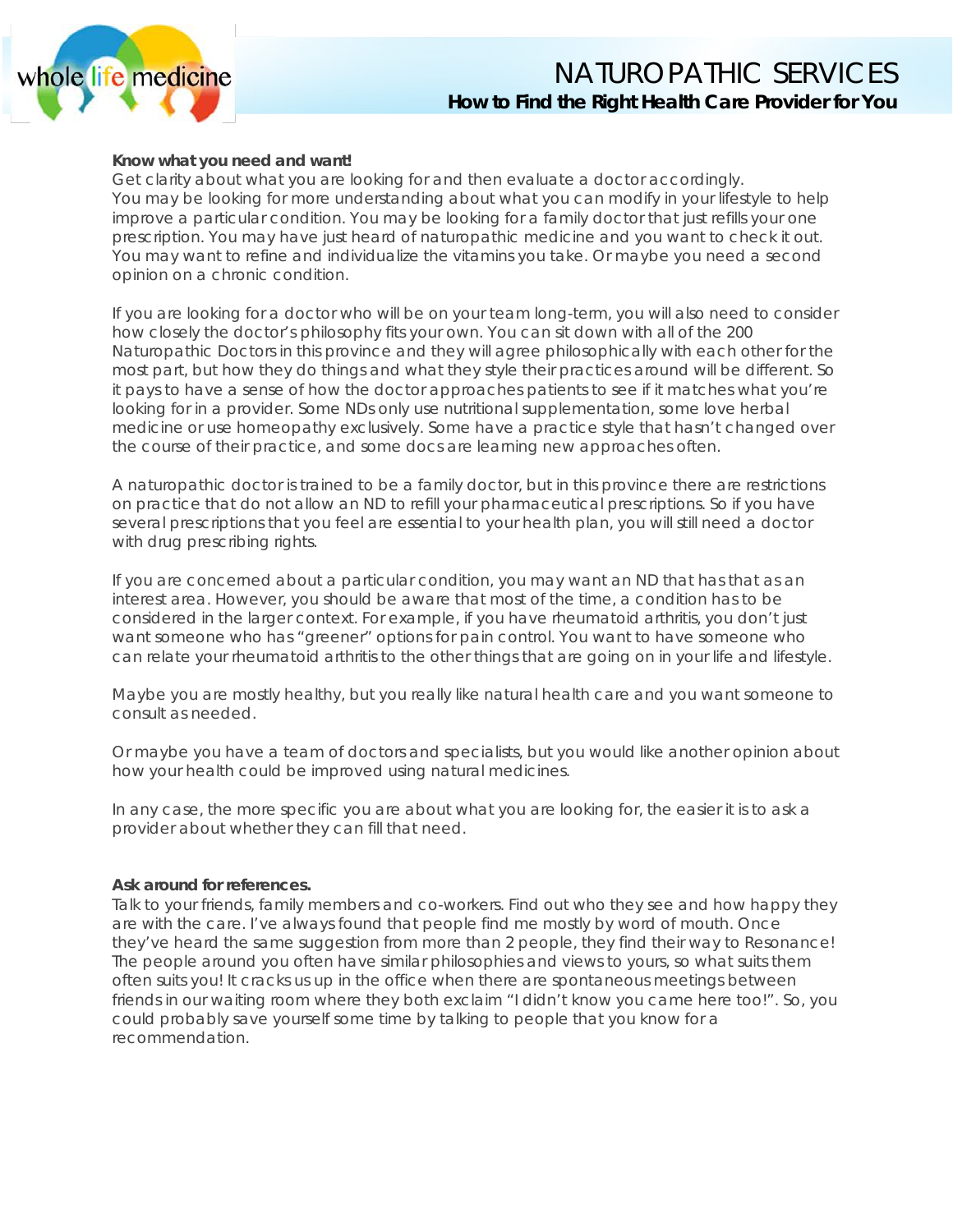

## **Call a person's office to speak to the doctor.**

Often doctors' offices don't let you speak to the doctor directly, but they may offer a visit that lets you figure out if you would suit each other. That's what we do. We offer a Pre-First Office Call consult that lets you get a sense of myself and Resonance Wellness to see if our office is right for you.

If there is no way to speak to the doctor directly, you may want to see what people are saying about the doctor on online rating sites. It's been my experience that satisfied reviews are less likely to be posted than negative ones, so if you see lots of positive reviews it holds good weight. Searching for the doctors name on your web browser also can show you what that doctor is up to and what the general experience with the doctor is. I remember the first time I had someone show up after they had seen an online review of Resonance Wellness. I didn't even know that was a thing until then! But in recent years, this has become another place to evaluate if a practice will suit you or not.

## **Find out what the doctor's credentials are.**

For many years in Alberta, Naturopathic Doctors had no regulation pertaining to their practice (This was not for lack of trying, it was going at the speed of the government!). As a result, there were many people that claimed to be practicing Naturopathic Medicine that did not have the training that is required by regulated provinces and states. An ND in Alberta should be registered with the College of Naturopathic Doctors of Alberta (www.cnda.net). Any disciplinary actions will show on the record, as well as years in practice and practice details. NDs may have further credentials related to an interest area. For instance, I am Board Certified in Anthroposophic Medicine, and am a member of several other associations in my interest areas. I also have further training in certain Advanced Skills practices, and modalities that my colleagues may or may not have.

#### **Check with the provider of your insurance plan about what it covers.**

Naturopathic care is fee for service. Office time is the most highly covered, followed by lab testing. Supplements are not included for most plans unless you have a Health Spending Account (HSA) that allows for it.

In my practice, I strive for cost and time-efficient care. I'm a busy person just like most of us are, and I always formulate plans that I think have the most "bang" for the buck and for the effort that you'll have to put in.

## **Look for a good communicator.**

You should feel as though you can communicate to your doctor everything that is on your mind. You should also feel as though the doctor listens carefully and understands what is needed to support you (Don't forget to consult "How to Be a Great Patient" to see how your communication effort can help!).

You don't want to walk away from an appointment feeling like your questions haven't been answered, or that you are unsure of the next steps. In naturopathic care, we book more time with each individual so that we can sit with you, thoroughly discuss the elements that are affecting your condition, and explain how a particular course of action might help. You want a doctor that takes the time to listen to your concerns and questions and develops a relationship with you. One of the things I love most in my practice is how I have often been involved in the care of an individual and their family members for so many years, that I become part of that family, having been there through births and deaths, health and disease.

You doctor should also work together with the other health professionals on your team and communicate about what pieces they can bring to your care, keeping everyone in the loop. Your doctor should also always encourage you to seek additional opinions and question their